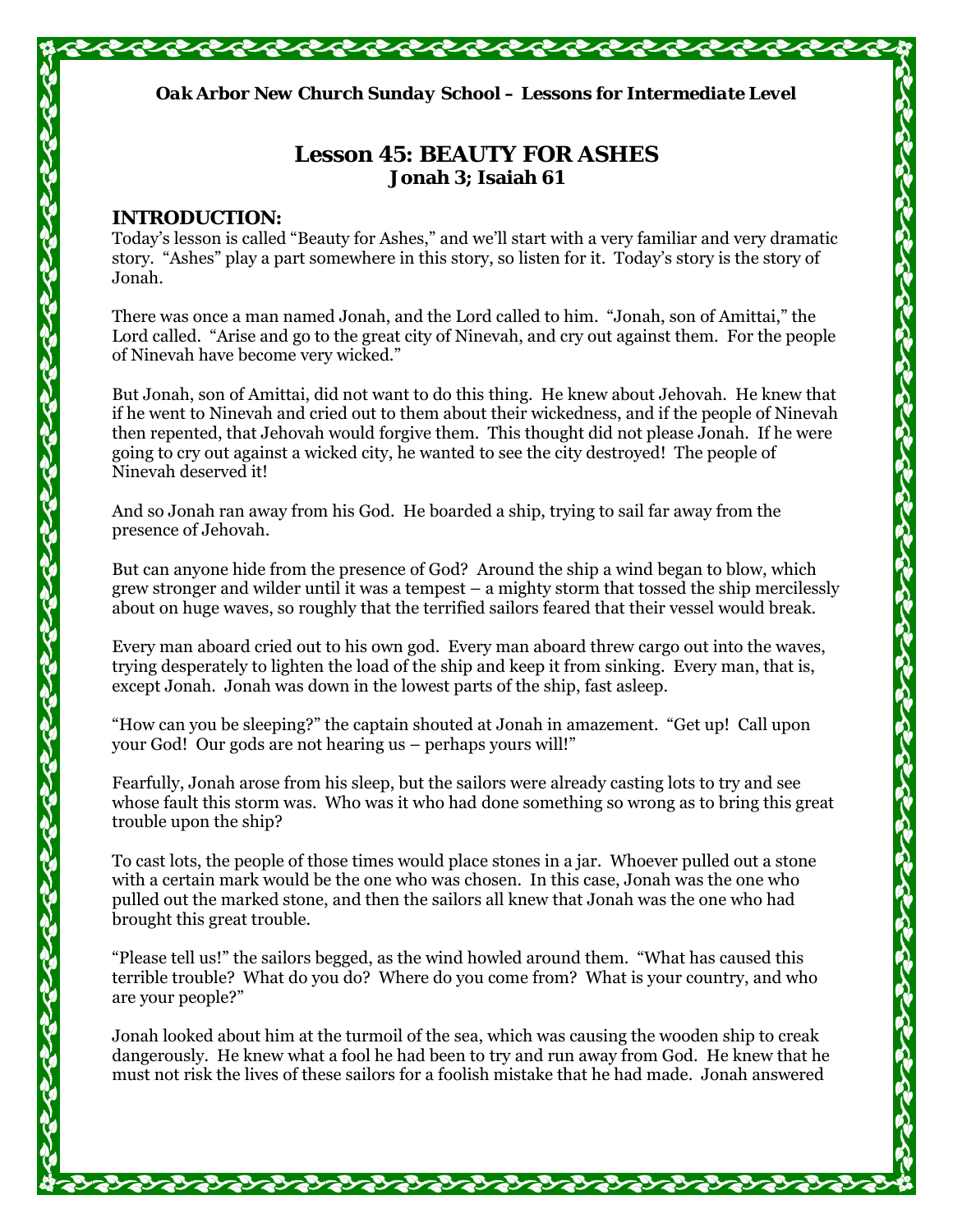# *Lesson 45 – Oak Arbor New Church Sunday School, page 2*

them: "I am a Hebrew, and I fear Jehovah, the God of heaven, who made the sea and the dry land."

At the mention of this powerful God, the sailors grew even more afraid. Jonah had told them before that he was running away from his God, but they now realized what a powerful God this was. "Why have you done this?" they cried. "What shall we do to you so that the sea will become calm again?"

Jonah knew in his heart the only thing they could do. The tempest had come because of him, and it would continue as long as he was with them. Taking a deep breath, Jonah told the sailors, "Pick me up and throw me into the sea."

Horrified, the sailors at first refused to do this. They had no desire to kill Jonah! But no matter how hard they rowed, they could not get to shore, and it was clear that they would all die unless they did as Jonah said.

Praying to Jehovah to forgive what they were about to do, the sailors lifted Jonah up and tossed him into the violent waves. Immediately, the waters ceased their raging, and the sea became calm. Jonah sank down and down, until out of the murky depths a huge fish appeared; and opening its great mouth, it swallowed Jonah down in one gulp.

There, alive in the dark belly of the great fish, Jonah was able to think. Jehovah did not wish him to die, but instead had brought this great fish to save his life. "You have brought up my life from the pit, O Jehovah, my God," Jonah prayed. He knew then that Jehovah alone was God. When a person runs away from God, the very source of life, then all manner of terrible troubles will follow him, like violent storms of evil that threaten to kill.

After three days, the Lord spoke to the great fish, telling it to spit Jonah out onto the dry land. And there, back in the sunshine, with the sky above him, it was as if Jonah's life had begun again. He had been given another chance.

#### **READING:**

Now read aloud or have the children read aloud **Jonah 3** (10 verses).

#### **DISCUSSION:**

Did you notice the mention of ashes? The people of Ninevah had fallen into great evil. When Jonah came into the city, crying out to them that Ninevah would be destroyed in 40 days because of their evil, the King of Ninevah was horrified. He and his people had not realized how far they had strayed away from the Lord. They were deeply upset, and wanted to change. What are the ways in which they showed how upset they were? (They fasted, put on sackcloth – rough, dark goatskin clothes – and the king sat in ashes.)

Sackcloth and ashes represent the sadness people feel when they realize they haven't been listening to the Lord's words, or receiving His goodness. It is a sign of great humility, showing that they realize how lowly they have been without the Lord.

Did the Lord punish the people of Ninevah? No. The Lord has no desire to punish anyone. It is the evil spirits who love to punish people, and they can do this when people stray too far from the Lord's protection. When people indulge in evil, then evil spirits can get at them and bring them trouble. When the people of Ninevah humbled themselves and were sorry, they were then

Yayayayayayayayay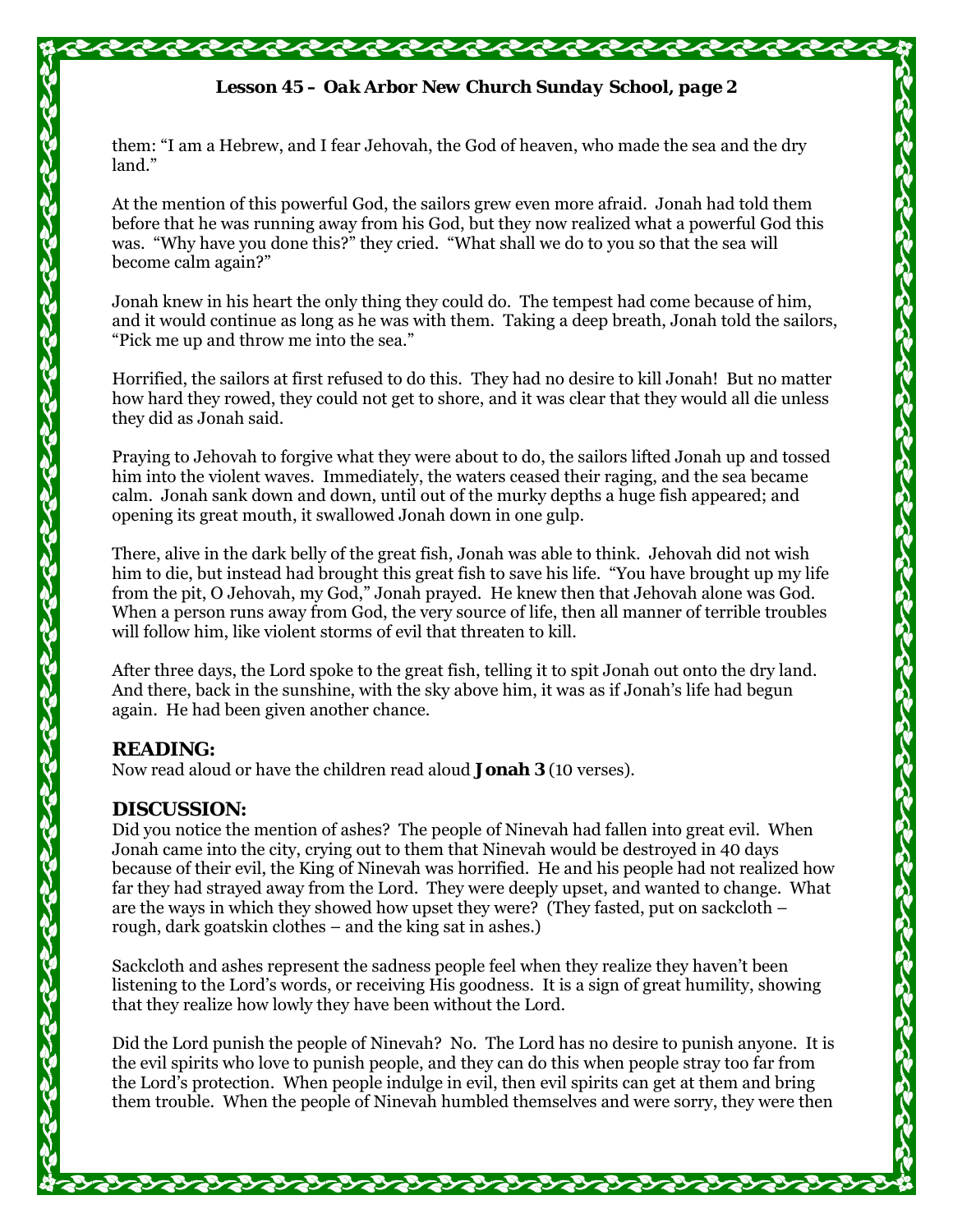### *Lesson 45 – Oak Arbor New Church Sunday School, page 3*

ready and open to receive the Lord. He would now be able to reach them, and bring them blessings.

Jonah was angry about this. Like before, he believed that the people of Ninevah deserved to be punished. But the Lord asked him, "Is it right for you to be angry? Why should I not have pity on all these people?"

Do you recognize this verse from the book of Isaiah?

"…the LORD has anointed me…to comfort those who mourn in Zion, to give them beauty for ashes, the oil of joy for mourning, the garment of praise for the spirit of heaviness; that they may be called trees of righteousness, the planting of the LORD, that He may be glorified." (Isaiah 61:3)

When we are in ashes, that is, when we feel very sad because we know we have not been paying attention to the Lord or receiving his goodness, the Lord will come to comfort us. He will replace those ashes of sadness with the beauty of joy and happiness. It is like the legend of the beautiful Phoenix bird, which rises up new out of black ashes.

Today's project will show some beautiful colors shining through black, like the Lord's beauty shining through the ashes, to replace the sadness with joy.